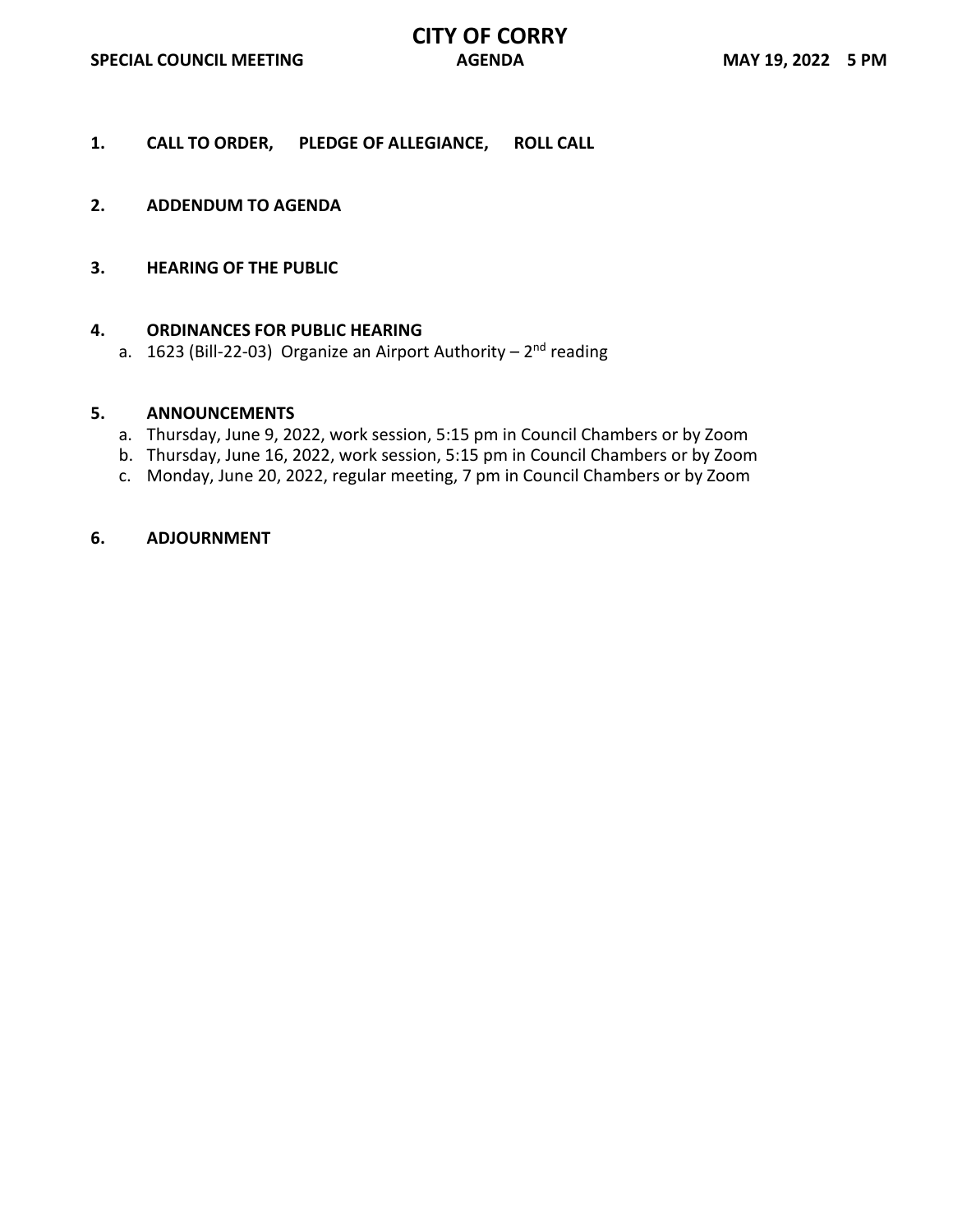**CITY OF CORRY**

Ordinance

**Ordinance No. 1623 Council Bill No. 22-03**

Introduced by Mayor Baker

AN ORDINANCE SIGNIFYING THE INTENTION OF THE CITY OF CORRY TO ORGANIZE AN AIRPORT AUTHORITY UNDER THE PROVISIONS OF THE ACT OF 2001, JUNE 19<sup>TH</sup>, P.L. 287, AS AMENDED, TO BE KNOWN AS THE "AIRPORT AUTHORITY OF THE CITY OF CORRY," THE PURPOSE OF ACQUIRING, HOLDING, CONSTRUCTING, IMPROVING, MAINTAINING, OPERATING, OWNING OR LEASING AN AIRPORT KNOWN AS THE "CORRY LAWRENCE AIRPORT" AND OTHER AIR-FIELDS AND LANDING FIELDS, LOCATED IN ERIE COUNTY, PENNSYLVANIA, TO BE DEVOTED WHOLLY OR PARTIALLY TO PUBLIC USE FOR INCOME PRODUCING PURPOSES IN CONNECTION WITH THE EXERCISE OF OWNERSHIP AND OPERATION OF SAID AIRPORT, AIR-FIELDS AND LANDING FIELDS AND TO EXERCISE ALL POWERS NECESSARY OR INCIDENTAL THERETO AS PERMITTED AND AUTHORIZED BY THE LAWS OF THE COMMONWEALTH OF PENNSYLVANIA AND AS THE CITY OF CORRY MAY APPROVE BY RESOLUTION OR ORDINANCE; TO AUTHORIZE THE OFFICERS OF THE CITY OF CORRY TO EXECUTE ARTICLES OF INCORPORATION SUBSTANTIALLY AS SET FORTH IN THIS ORDINANCE, AND DIRECTING ADVERTISEMENT AND THE FILING OF ARTICLES OF INCORPORATION WITH THE SECRETARY OF THE COMMONWEALTH, UPON PAYMENT OF FEES THEREON, AND SUCH OTHER ACTS AS MAY BE NECESSARY TO EFFECTUATE THE COMPLETE ORGANIZATION OF SAID AUTHORITY; AND REPEALING ORDINANCES INCONSISTENT HEREWITH.

BE IT ORDAINED by the Council of the City of Corry, Erie County, Pennsylvania, and it is hereby enacted by authority of same:

Section 1. The City of Corry hereby signifies its intention and desire to organize an authority under the Municipality Authorities Act approved June 19, 2001 (P.L. 287) and its amendments, 53 Pa. C.S. §5601 *et seq.*, such Authority to be empowered to acquire, hold, construct, improve, maintain, operate, own or lease an airport known as the "Corry Lawrence Airport" and other air-fields and landing fields, located in Erie County, Pennsylvania and undertake such airport projects permitted or authorized by the Municipality Authorities Act, to be devoted wholly or partially to public use for income producing purposes in connection with the exercise of ownership and operation of said airport, air-fields and landing fields and to exercise all powers necessary or incidental thereto as permitted and authorized by the laws of the Commonwealth of Pennsylvania and as the City of Corry may approve by resolution or ordinance.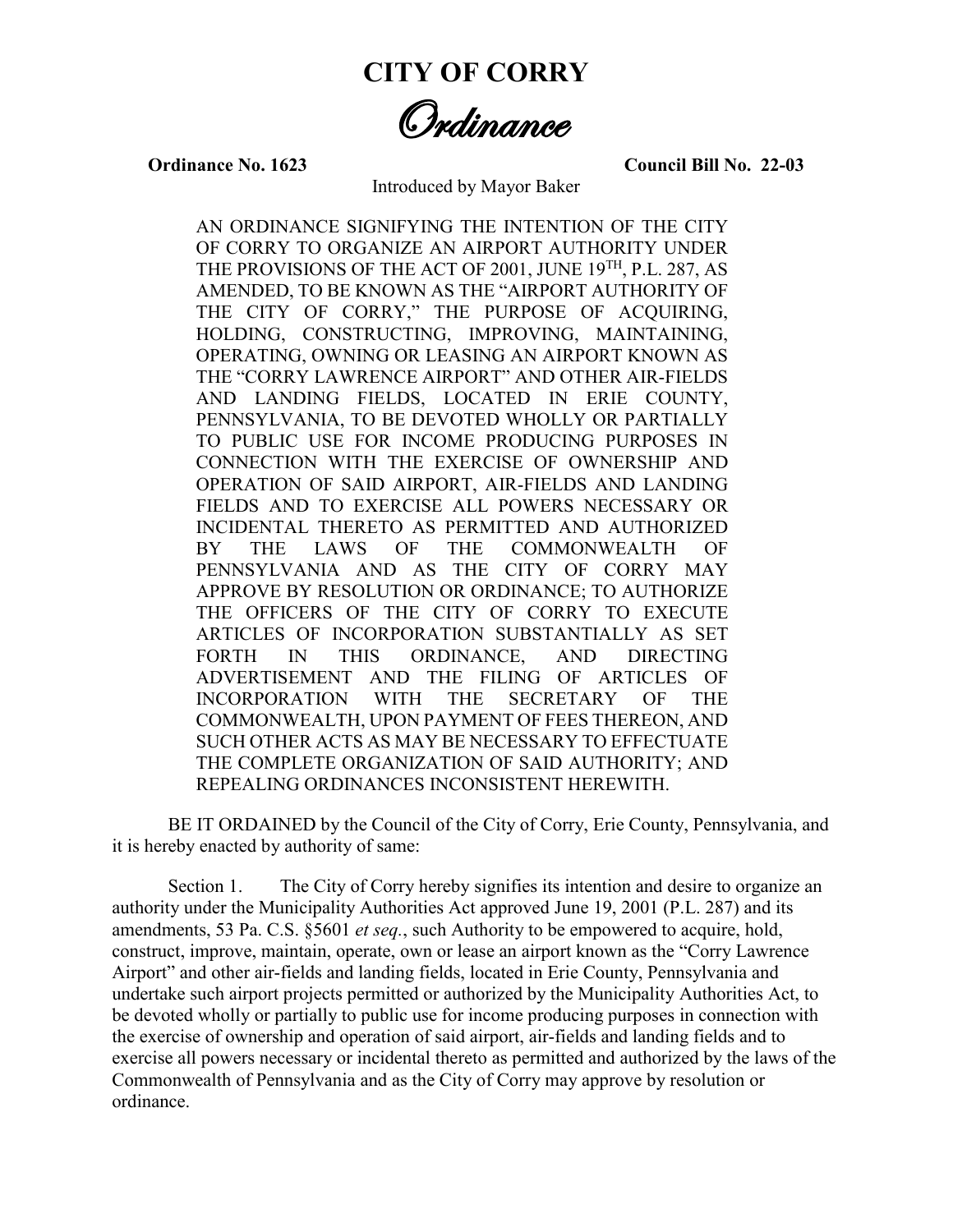Section 2. The proper officers of the City of Corry are hereby authorized and directed to execute on behalf of the City of Corry Articles of Incorporation for said Airport Authority in substantially the following form:

"Articles of Incorporation

To the Secretary of the Commonwealth Commonwealth of Pennsylvania

In compliance with the requirements of the Act of June 19, 2001, P.L. 287, as amended, the Council of the City of Corry, a municipal corporation of the County of Erie, Commonwealth of Pennsylvania, desiring to organize an airport authority thereunder, does hereby certify:

1. The name of the Authority is "Airport Authority of the City of Corry".

2. The said Authority is formed under the Act of June 19, 2001, P.L. 287, as amended and supplemented.

3. Two other authorities have been created by the City of Corry and are currently in existence. The "Municipal Authority of the City of Corry" was incorporated on September 11, 1941 pursuant to the Municipality Authorities Act of 1935, Act of June 28, 1935 (P.L. 463, No. 191. The "Redevelopment Authority in the City of Corry" was incorporated on October 21, 1974 pursuant to the Municipality Authorities Act of 1945, Act of May 2, 1945 (P.L. 382, No. 164).

4. The name of the incorporating municipality is The City of Corry. The names and addresses of the City of Corry's existing Municipal Authorities are as follows:

- Municipal Authority of the City of Corry, 100 S. Center Street, Corry PA 16407
- Redevelopment Authority in the City of Corry, 1541 Enterprise Road, Corry PA 16047

5. The names and addresses and terms of office of the first members of the Board of the Authority are as follows:

| Name                    | Address              | Term and Expiration Date |
|-------------------------|----------------------|--------------------------|
| Charles Gray            | 4 S Center St        | 1 year; expires          |
|                         | Corry, PA 16407      | December 31, 2024        |
| <b>Brody Howard</b>     | 221 N Center St      | 2 years; expires         |
|                         | Corry, PA 16407      | December 31, 2025        |
| Brock Allen             | 1825 Peninsula Drive | 3 years; expires         |
|                         | Erie, PA 16505       | December 31, 2026        |
| <b>Timothy Thomas</b>   | 171 Reed Road        | 4 years; expires         |
|                         | Corry, PA 16407      | December 31, 2027        |
| <b>Charles Thompson</b> | 12800 Route 6        | 5 years; expires         |
|                         | Corry, PA 16407      | December 31, 2028        |

6. The project or projects to be undertaken by the said Authority shall be such projects dealing with the acquisition, holding, construction, improvement, maintenance, operation, ownership or lease of the airport known as the "Corry Lawrence Airport" and other air-fields and landing fields, located in Erie County, Pennsylvania, and such airport projects